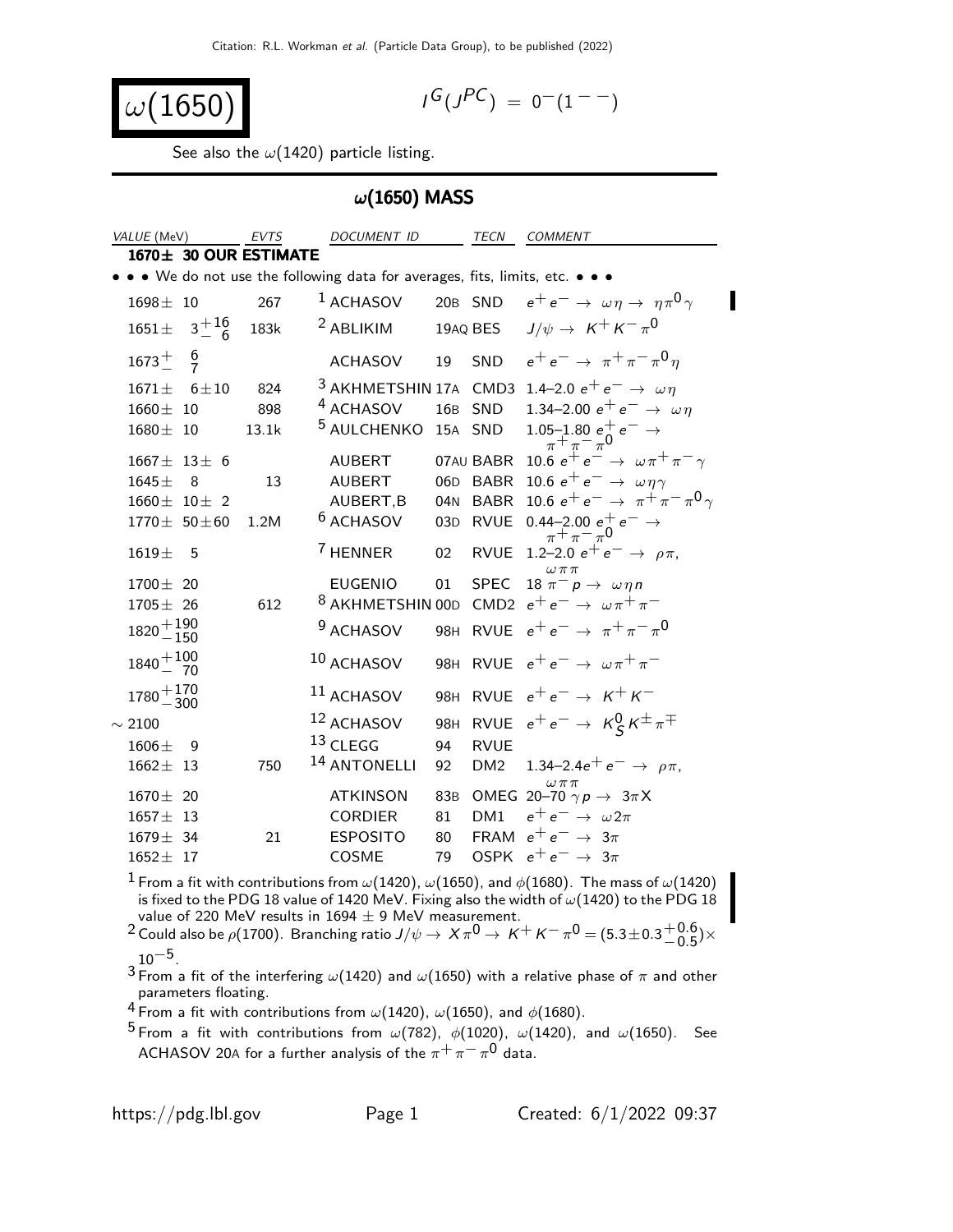- <sup>6</sup> From the combined fit of ANTONELLI 92, ACHASOV 01E, ACHASOV 02E, and ACHASOV 03D data on the  $\pi^+\pi^-\pi^0$  and ANTONELLI 92 on the  $\omega\pi^+\pi^-$  final states. Supersedes ACHASOV 99E and ACHASOV 02E.
- 7 Using results of CORDIER 81 and preliminary data of DOLINSKY 91 and AN-TONELLI 92.
- $8$  Using the data of AKHMETSHIN 00D and ANTONELLI 92. The  $\rho\pi$  dominance for the energy dependence of the  $\omega(1420)$  and  $\omega(1650)$  width assumed.

9 Using data from BARKOV 87, DOLINSKY 91, and ANTONELLI 92.

- 10 Using the data from ANTONELLI 92.
- $11$  Using the data from IVANOV 81 and BISELLO 88B.

12 Using the data from BISELLO 91C.

 $13$  From a fit to two Breit-Wigner functions and using the data of DOLINSKY 91 and ANTONELLI 92.

14 From the combined fit of the  $\rho\pi$  and  $\omega\pi\pi$  final states.

#### $\omega$ (1650) WIDTH

| VALUE (MeV)                                                         | <b>EVTS</b> | DOCUMENT ID                                                                   |                 | TECN            | <b>COMMENT</b>                                                            |
|---------------------------------------------------------------------|-------------|-------------------------------------------------------------------------------|-----------------|-----------------|---------------------------------------------------------------------------|
| 315± 35 OUR ESTIMATE                                                |             |                                                                               |                 |                 |                                                                           |
|                                                                     |             | • • • We do not use the following data for averages, fits, limits, etc. • • • |                 |                 |                                                                           |
| $110 \pm 16$                                                        | 267         | <sup>1</sup> ACHASOV                                                          |                 |                 | 20B SND $e^+e^- \rightarrow \omega \eta \rightarrow \eta \pi^0 \gamma$    |
| 194 $\pm$ 8 <sup><math>+</math></sup> 1 <sup>5</sup> / <sub>7</sub> | 183k        | <sup>2</sup> ABLIKIM                                                          |                 | 19AQ BES        | $J/\psi \rightarrow K^+ K^- \pi^0$                                        |
| $95 \pm 11$                                                         |             | <b>ACHASOV</b>                                                                |                 |                 | 19 SND $e^+e^- \to \pi^+\pi^-\pi^0\eta$                                   |
| $113 \pm 9 \pm 10$                                                  | 824         |                                                                               |                 |                 | <sup>3</sup> AKHMETSHIN 17A CMD3 1.4–2.0 $e^+e^- \rightarrow \omega \eta$ |
| $110 \pm 20$                                                        | 898         | <sup>4</sup> ACHASOV                                                          |                 |                 | 16B SND 1.34-2.00 $e^+e^- \rightarrow \omega \eta$                        |
| $310 \pm 30$                                                        | 13.1k       | <sup>5</sup> AULCHENKO                                                        |                 |                 | 15A SND 1.05-1.80 $e^+e^- \rightarrow$<br>$\pi^+\pi^-\pi^0$               |
| $222+25+20$                                                         |             | <b>AUBERT</b>                                                                 |                 |                 | 07AU BABR 10.6 $e^+e^- \rightarrow \omega \pi^+ \pi^- \gamma$             |
| $114 \pm 14$                                                        | 13          | <b>AUBERT</b>                                                                 |                 |                 | 06D BABR 10.6 $e^+e^- \rightarrow \omega \eta \gamma$                     |
| $230 \pm 30 \pm 20$                                                 |             | AUBERT, B                                                                     |                 |                 | 04N BABR 10.6 $e^+e^- \rightarrow \pi^+\pi^-\pi^0\gamma$                  |
| $490 + \frac{200}{150} \pm 130$                                     | 1.2M        | <sup>6</sup> ACHASOV                                                          |                 |                 | 03D RVUE 0.44-2.00 $e^+$ $e^ \rightarrow$<br>$\pi^{+}\pi^{-}\pi^{0}$      |
| $250 \pm 14$                                                        |             | <sup>7</sup> HENNER                                                           | 02 <sub>2</sub> |                 | RVUE 1.2-2.0 $e^+e^- \rightarrow \rho \pi, \omega \pi \pi$                |
| $250 \pm 50$                                                        |             | <b>EUGENIO</b>                                                                | 01              | SPEC            | 18 $\pi^- p \rightarrow \omega \eta n$                                    |
| $370 \pm 25$                                                        | 612         | <sup>8</sup> AKHMETSHIN 00D                                                   |                 |                 | CMD2 $e^+e^- \rightarrow \omega \pi^+ \pi^-$                              |
| $113 \pm 20$                                                        |             | $9$ CLEGG                                                                     | 94              | <b>RVUE</b>     |                                                                           |
| $280 \pm 24$                                                        | 750         | 10 ANTONELLI                                                                  | 92              |                 | DM2 $1.34-2.4e^+e^- \rightarrow \rho \pi, \omega \pi \pi$                 |
| $160 \pm 20$                                                        |             | <b>ATKINSON</b>                                                               | 83B             |                 | OMEG 20-70 $\gamma p \rightarrow 3\pi X$                                  |
| $136 \pm 46$                                                        |             | <b>CORDIER</b>                                                                | 81              | DM <sub>1</sub> | $e^+e^- \rightarrow \omega 2\pi$                                          |
| $99 \pm 49$                                                         | 21          | <b>ESPOSITO</b>                                                               | 80              |                 | FRAM $e^+e^- \rightarrow 3\pi$                                            |
| $42 \pm 17$                                                         |             | <b>COSME</b>                                                                  | 79              |                 | OSPK $e^+e^- \rightarrow 3\pi$                                            |

 $^1$  From a fit with contributions from  $\omega(1420)$ ,  $\omega(1650)$ , and  $\phi(1680)$ . The mass of  $\omega(1420)$ is fixed to the PDG 18 value of 1420 MeV. Fixing also the width of  $\omega(1420)$  to the PDG 18 value of 220 MeV results in 94  $\pm$  13 MeV measurement.

<sup>2</sup> Could also be  $\rho(1700)$ . Branching ratio  $J/\psi\to\bar X\pi^0\to\bar K^+\bar K^-\pi^0=(5.3\pm0.3\frac{+0.6}{-0.5})$  $^{+0.0}_{-0.5}$ )×  $10^{-5}$ .

 $3\frac{10}{16}$  a fit of the interfering  $\omega(1420)$  and  $\omega(1650)$  with a relative phase of  $\pi$  and other parameters floating.

4 From a fit with contributions from  $\omega(1420)$ ,  $\omega(1650)$ , and  $\phi(1680)$ .

<sup>5</sup> From a fit with contributions from  $\omega(782)$ ,  $\phi(1020)$ ,  $\omega(1420)$ , and  $\omega(1650)$ . See ACHASOV 20A for a further analysis of the  $\pi^+\pi^-\pi^0$  data.

https://pdg.lbl.gov Page 2 Created: 6/1/2022 09:37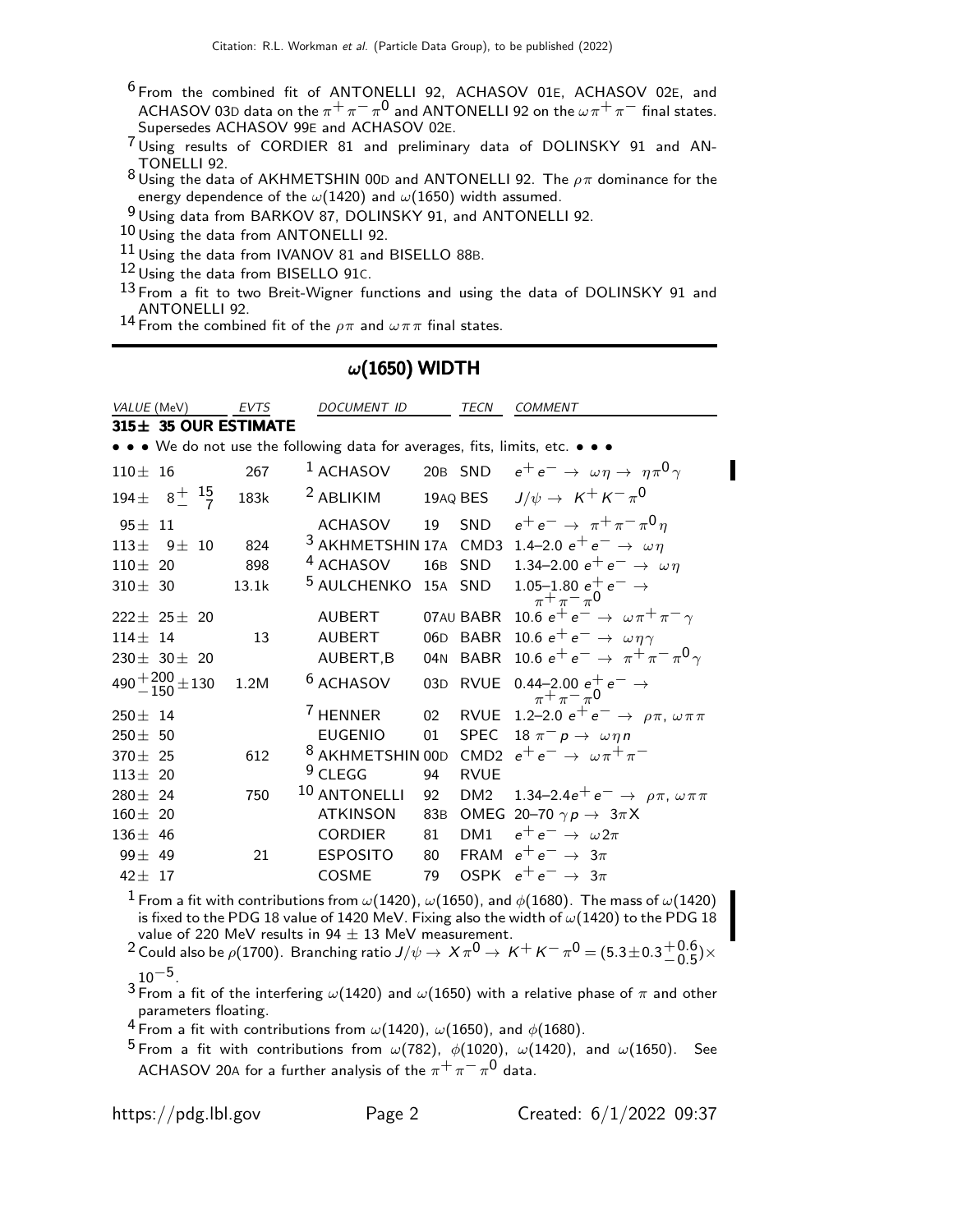- 6 From the combined fit of ANTONELLI 92, ACHASOV 01E, ACHASOV 02E, and ACHASOV 03D data on the  $\pi^+\pi^-\pi^0$  and ANTONELLI 92 on the  $\omega\pi^+\pi^-$  final states. Supersedes ACHASOV 99E and ACHASOV 02E.
- 7 Using results of CORDIER 81 and preliminary data of DOLINSKY 91 and AN-TONELLI 92.
- 8 Using the data of AKHMETSHIN 00D and ANTONELLI 92. The  $\rho \pi$  dominance for the energy dependence of the  $\omega(1420)$  and  $\omega(1650)$  width assumed.
- 9 From a fit to two Breit-Wigner functions and using the data of DOLINSKY 91 and ANTONELLI 92.

10 From the combined fit of the  $\rho \pi$  and  $\omega \pi \pi$  final states.

|            | Mode             | Fraction $(\Gamma_i/\Gamma)$ |
|------------|------------------|------------------------------|
| $\Gamma_1$ | $\rho \pi$       | seen                         |
| $\Gamma_2$ | $\rho(1450)\pi$  | seen                         |
| $\Gamma_3$ | $\omega \pi \pi$ | seen                         |
| $\Gamma_4$ | $\omega\eta$     | seen                         |
| $\Gamma_5$ | $e^+e^-$         | seen                         |
| $\Gamma_6$ | $0_{\gamma}$     | not seen                     |

### $\omega$ (1650) DECAY MODES

## $\omega(1650)$   $\mathsf{\Gamma}(\mathsf{i})\mathsf{\Gamma}(\mathsf{e}^+\mathsf{e}^-)/\mathsf{\Gamma}^2(\mathsf{total})$

| $\Gamma(\rho \pi)/\Gamma_{\text{total}} \times \Gamma(e^+e^-)/\Gamma_{\text{total}}$<br>$\Gamma_1/\Gamma \times \Gamma_5/\Gamma$ |  |     |                                                                               |    |             |                                                                                                                                                               |
|----------------------------------------------------------------------------------------------------------------------------------|--|-----|-------------------------------------------------------------------------------|----|-------------|---------------------------------------------------------------------------------------------------------------------------------------------------------------|
| VALUE (units $10^{-6}$ ) EVTS                                                                                                    |  |     | <b>DOCUMENT ID</b>                                                            |    | <b>TECN</b> | <b>COMMENT</b>                                                                                                                                                |
|                                                                                                                                  |  |     | • • • We do not use the following data for averages, fits, limits, etc. • • • |    |             |                                                                                                                                                               |
| $1.56 \pm 0.23$                                                                                                                  |  |     |                                                                               |    |             |                                                                                                                                                               |
| 1.3 $\pm$ 0.1 $\pm$ 0.1                                                                                                          |  |     |                                                                               |    |             | 13.1k <sup>1</sup> AULCHENKO 15A SND 1.05-1.80 $e^+e^- \rightarrow \pi^+ \pi^- \pi^0$<br>AUBERT,B 04N BABR 10.6 $e^+e^- \rightarrow \pi^+ \pi^- \pi^0 \gamma$ |
|                                                                                                                                  |  |     | 1.2 $\frac{+0.4}{-0.1}$ $\pm 0.8$ 1.2M <sup>2,3</sup> ACHASOV                 |    |             | 03D RVUE 0.44-2.00 $e^+e^- \rightarrow \pi^+\pi^-\pi^0$                                                                                                       |
| $0.921 \pm 0.230$                                                                                                                |  |     | $4,5$ CLEGG                                                                   | 94 | <b>RVUE</b> |                                                                                                                                                               |
| $0.479\pm0.050$                                                                                                                  |  | 750 |                                                                               |    |             | 6,7 ANTONELLI 92 DM2 1.34-2.4 $e^+e^- \rightarrow \rho \pi$ ,                                                                                                 |
|                                                                                                                                  |  |     |                                                                               |    |             | $\omega\,\pi\,\pi$                                                                                                                                            |

<sup>1</sup> From a fit with contributions from  $\omega(782)$ ,  $\phi(1020)$ ,  $\omega(1420)$ , and  $\omega(1650)$ . See ACHASOV 20A for a further analysis of the  $\pi^+\,\pi^-\,\pi^0$  data.

 $2$  Calculated by us from the cross section at the peak.

 $3$  From the combined fit of ANTONELLI 92, ACHASOV 01E, ACHASOV 02E, and ACHASOV 03D data on the  $\pi^+\pi^-\pi^0$  and ANTONELLI 92 on the  $\omega\pi^+\pi^-$  final states. Supersedes ACHASOV 99E and ACHASOV 02E.

4 From a fit to two Breit-Wigner functions and using the data of DOLINSKY 91 and <code>ANTONELLI</code> 92.  $5$  From the partial and leptonic width given by the authors.

- 
- <sup>6</sup> From the combined fit of the  $\rho \pi$  and  $\omega \pi \pi$  final states.

<sup>7</sup> From the product of the leptonic width and partial branching ratio given by the authors.

# $\Gamma(\omega \pi \pi)/\Gamma_{\rm total} \times \Gamma(e^+e^-)/\Gamma_{\rm total}$  Γ<sub>3</sub>/Γ  $\times$  Γ<sub>5</sub>/Γ

 $\Gamma_3/\Gamma \times \Gamma_5/\Gamma$ 

| VALUE (units $10^{-7}$ ) EVTS | <i>DOCUMENT ID</i>                                                                                                    | <i>TECN COMMENT</i>                                           |  |
|-------------------------------|-----------------------------------------------------------------------------------------------------------------------|---------------------------------------------------------------|--|
|                               | $\bullet \bullet \bullet$ We do not use the following data for averages, fits, limits, etc. $\bullet \bullet \bullet$ |                                                               |  |
| $7.0 \pm 0.5$                 | AUBERT                                                                                                                | 07AU BABR 10.6 $e^+e^- \rightarrow \omega \pi^+ \pi^- \gamma$ |  |

https://pdg.lbl.gov Page 3 Created: 6/1/2022 09:37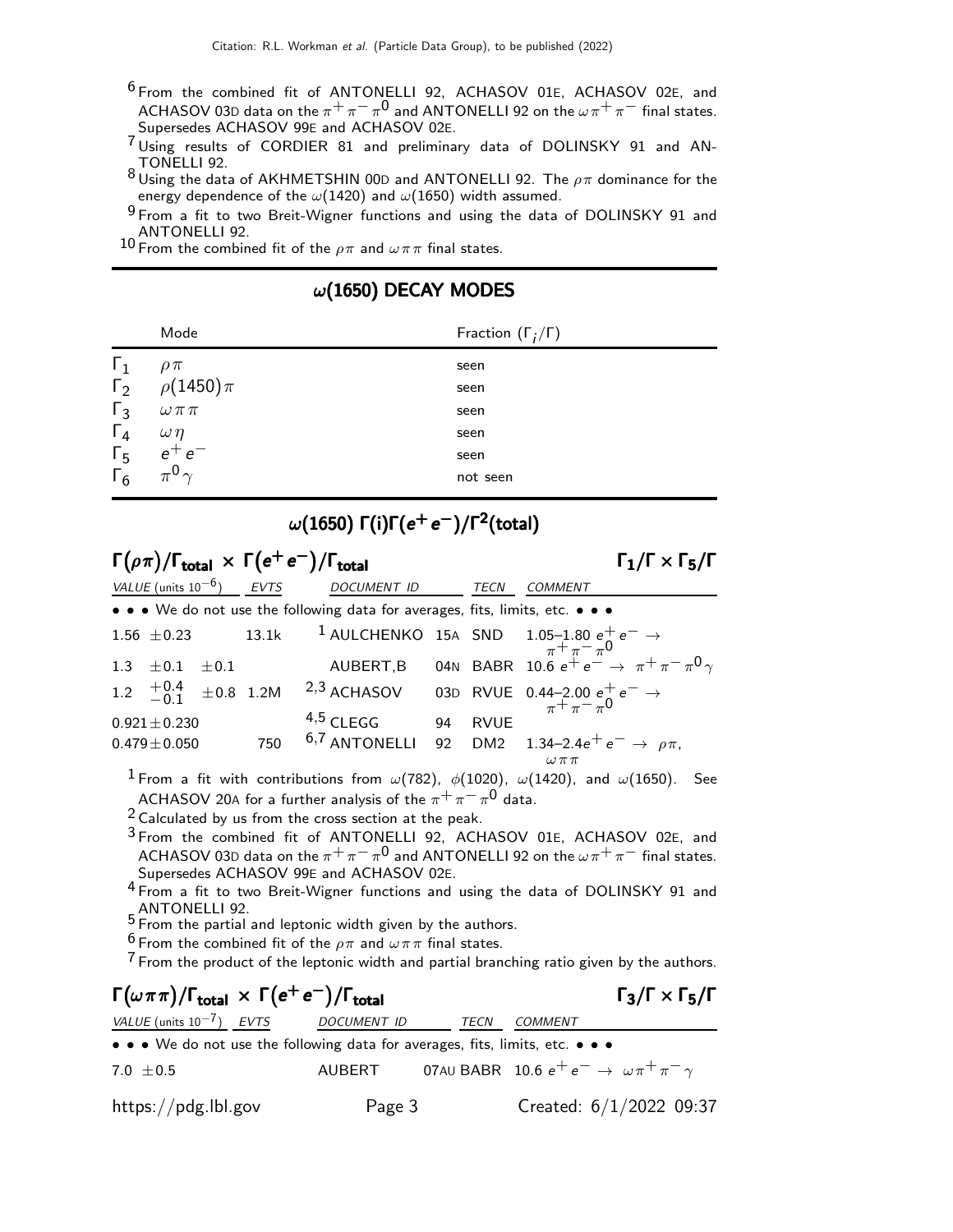|                 |                     |  | 4.1 ± 0.9 ± 1.3 1.2M <sup>1,2</sup> ACHASOV 03D RVUE 0.44-2.00 $e^+e^- \rightarrow$<br>$\pi^+\pi^-\pi^0$ |
|-----------------|---------------------|--|----------------------------------------------------------------------------------------------------------|
| $5.40 \pm 0.95$ |                     |  | <sup>3</sup> AKHMETSHIN 00D CMD2 1.2-1.38 $e^+e^- \rightarrow \omega \pi^+ \pi^-$                        |
| $3.18 \pm 0.80$ | $4,5$ CLEGG 94 RVUE |  |                                                                                                          |
| $6.07 \pm 0.61$ |                     |  | 750 $6.7$ ANTONELLI 92 DM2 1.34-2.4 $e^+e^- \rightarrow \rho \pi, \omega \pi \pi$                        |

 $1$  Calculated by us from the cross section at the peak.

<sup>2</sup> From the combined fit of ANTONELLI 92, ACHASOV 01E, ACHASOV 02E, and ACHASOV 03D data on the  $\pi^+\pi^-\pi^0$  and ANTONELLI 92 on the  $\omega\pi^+\pi^-$  final states. Supersedes ACHASOV 99E and ACHASOV 02E.

 $^3$ Using the data of AKHMETSHIN 00D and ANTONELLI 92. The  $\rho\pi$  dominance for the energy dependence of the  $\omega(1420)$  and  $\omega(1650)$  width assumed.

<sup>4</sup> From a fit to two Breit-Wigner functions and using the data of DOLINSKY 91 and <code>ANTONELLI</code> 92. ANTONELLI 92. ANTONELLI 92.

<sup>6</sup> From the combined fit of the  $\rho \pi$  and  $\omega \pi \pi$  final states.

 $7$  From the product of the leptonic width and partial branching ratio given by the authors.

# $\Gamma(\omega \eta)/\Gamma_{\rm total} \times \Gamma(e^+e^-)/\Gamma_{\rm total}$  Γ<sub>4</sub>/Γ  $\times$  Γ<sub>5</sub>/Γ

 $\Gamma_4/\Gamma \times \Gamma_5/\Gamma$ 

| VALUE (units $10^{-7}$ )                                                                                                                                                                                                   | <b>EVTS</b> | DOCUMENT ID                                                           |  | TECN | COMMENT                                                                                                               |
|----------------------------------------------------------------------------------------------------------------------------------------------------------------------------------------------------------------------------|-------------|-----------------------------------------------------------------------|--|------|-----------------------------------------------------------------------------------------------------------------------|
| • • • We do not use the following data for averages, fits, limits, etc. • • •                                                                                                                                              |             |                                                                       |  |      |                                                                                                                       |
| 6.4 $\pm$ 0.9                                                                                                                                                                                                              | 267         | $1$ ACHASOV                                                           |  |      | 20B SND $e^+e^- \rightarrow \omega \eta \rightarrow \eta \pi^0 \gamma$                                                |
| $5.62^{+0.45}_{-0.42}$                                                                                                                                                                                                     |             |                                                                       |  |      | ACHASOV 19 SND $e^+e^- \rightarrow \pi^+\pi^-\pi^0\eta$                                                               |
| 4.5 $\pm$ 0.3 $\pm$ 0.3                                                                                                                                                                                                    | 824         |                                                                       |  |      | <sup>2</sup> AKHMETSHIN 17A CMD3 1.4-2.0 $e^+e^- \rightarrow \omega \eta$                                             |
| 4.4 $\pm$ 0.5                                                                                                                                                                                                              | 898         |                                                                       |  |      | <sup>3</sup> ACHASOV 16B SND 1.34-2.00 $e^+e^- \rightarrow \omega \eta$                                               |
| 5.7 $\pm$ 0.6                                                                                                                                                                                                              | 13          |                                                                       |  |      | AUBERT 06D BABR 10.6 $e^+e^- \rightarrow \omega \eta \gamma$                                                          |
| $< 60$ at 90% CL                                                                                                                                                                                                           |             | <sup>4</sup> AKHMETSHIN 03B CMD2 $e^+e \rightarrow \eta \pi^0 \gamma$ |  |      |                                                                                                                       |
| $^1$ From a fit with contributions from $\omega(1420)$ , $\omega(1650)$ , and $\phi(1680)$ . The mass of $\omega(1420)$<br>is fixed to the PDG 18 value of 1420 MeV. Fixing also the width of $\omega(1420)$ to the PDG 18 |             |                                                                       |  |      |                                                                                                                       |
| value of 220 MeV results in $(5.4 \pm 0.6) \times 10^{-7}$ measurement.                                                                                                                                                    |             |                                                                       |  |      |                                                                                                                       |
|                                                                                                                                                                                                                            |             |                                                                       |  |      | <sup>2</sup> From a fit of the interfering $\omega(1420)$ and $\omega(1650)$ with a relative phase of $\pi$ and other |

parameters floating. From an alternative fit  $\Gamma(\omega(1650)\to~\omega\eta)/\Gamma_{\rm total}\times \Gamma(\omega(1650)\to~$  $e^+e^-$ ) = 51  $\pm$  3 eV.

3 From a fit with contributions from  $\omega(1420)$ ,  $\omega(1650)$ , and  $\phi(1680)$ .

 $4\omega(1650)$  mass and width fixed at 1700 MeV and 250 MeV, respectively.

### $\omega(1650)$  BRANCHING RATIOS

| $\Gamma(\rho \pi)/\Gamma_{\rm total}$                                         |             |                                         |             |                                                                                                                                                                                                                      |
|-------------------------------------------------------------------------------|-------------|-----------------------------------------|-------------|----------------------------------------------------------------------------------------------------------------------------------------------------------------------------------------------------------------------|
| <i>VALUE</i>                                                                  | <b>EVTS</b> | DOCUMENT ID                             | <b>TECN</b> | <b>COMMENT</b>                                                                                                                                                                                                       |
| • • • We do not use the following data for averages, fits, limits, etc. • • • |             |                                         |             |                                                                                                                                                                                                                      |
| $\sim 0.65$                                                                   |             |                                         |             | 1.2M 1 ACHASOV 03D RVUE 0.44-2.00 $e^+e^- \rightarrow$<br><sup>7</sup> <sup><math>\pi^+ \pi^- \pi^0</math><br/> <sup>2</sup> HENNER 02 RVUE 1.2-2.0 <math>e^+e^- \rightarrow \rho \pi, \ \omega \pi \pi</math></sup> |
| $0.380 \pm 0.014$                                                             |             |                                         |             |                                                                                                                                                                                                                      |
|                                                                               |             | Supersedes ACHASOV 99E and ACHASOV 02E. |             | <sup>1</sup> From the combined fit of ANTONELLI 92, ACHASOV 01E, ACHASOV 02E, and<br>ACHASOV 03D data on the $\pi^{+}\pi^{-}\pi^{0}$ and ANTONELLI 92 on the $\omega\pi^{+}\pi^{-}$ final states.                    |

Assuming that the  $\omega(1650)$  decays into  $\rho\pi$  and  $\omega\pi\pi$  only.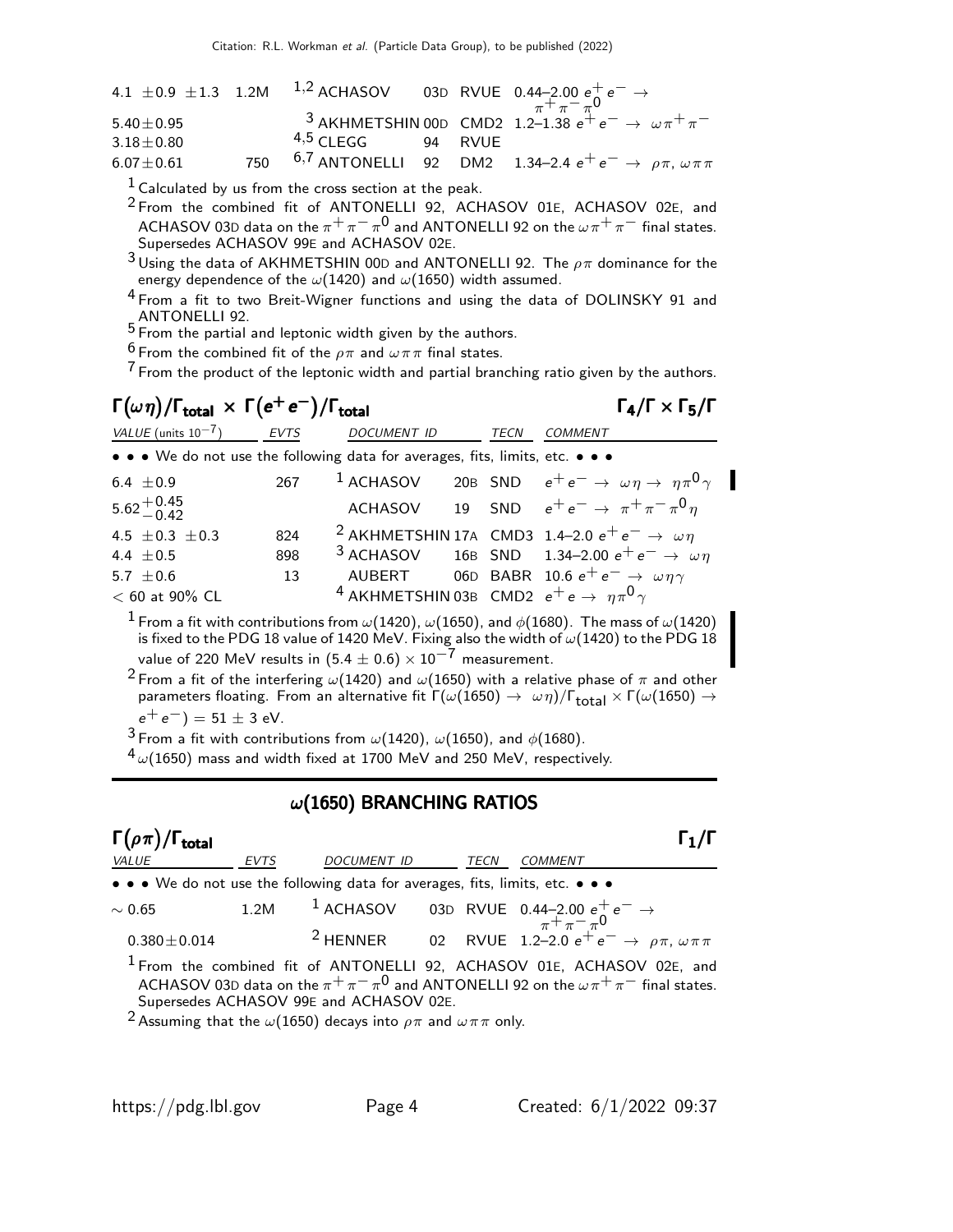| $\Gamma(\rho(1450)\pi)/\Gamma_{\rm total}$                                                                                                                                                                                                                                                                                                                                                        |      |                |  |             | $\Gamma_2/\Gamma$                                                                                                                                                              |  |
|---------------------------------------------------------------------------------------------------------------------------------------------------------------------------------------------------------------------------------------------------------------------------------------------------------------------------------------------------------------------------------------------------|------|----------------|--|-------------|--------------------------------------------------------------------------------------------------------------------------------------------------------------------------------|--|
| <b>VALUE</b>                                                                                                                                                                                                                                                                                                                                                                                      |      | DOCUMENT ID    |  | TECN        | COMMENT                                                                                                                                                                        |  |
| seen                                                                                                                                                                                                                                                                                                                                                                                              |      | <b>ACHASOV</b> |  |             | 20A SND 1.15-2.00 $e^+e^- \rightarrow \pi^+\pi^-\pi^0$                                                                                                                         |  |
| $\Gamma(\omega \pi \pi)/\Gamma_{\rm total}$                                                                                                                                                                                                                                                                                                                                                       |      |                |  |             | $\Gamma_3/\Gamma$                                                                                                                                                              |  |
| EVTS<br>VALUE                                                                                                                                                                                                                                                                                                                                                                                     |      | DOCUMENT ID    |  |             | TECN COMMENT                                                                                                                                                                   |  |
| • • • We do not use the following data for averages, fits, limits, etc. • • •                                                                                                                                                                                                                                                                                                                     |      |                |  |             |                                                                                                                                                                                |  |
| $\sim 0.35$                                                                                                                                                                                                                                                                                                                                                                                       | 1.2M |                |  |             | 1 ACHASOV 03D RVUE 0.44-2.00 $e^+e^- \rightarrow$                                                                                                                              |  |
| $0.620 \pm 0.014$                                                                                                                                                                                                                                                                                                                                                                                 |      |                |  |             | <sup>2</sup> HENNER 02 RVUE 1.2-2.0 $e^+e^- \rightarrow \rho \pi, \omega \pi \pi$                                                                                              |  |
| <sup>1</sup> From the combined fit of ANTONELLI 92, ACHASOV 01E, ACHASOV 02E, and<br>ACHASOV 03D data on the $\pi^+\pi^-\pi^0$ and ANTONELLI 92 on the $\omega\pi^+\pi^-$ final states.<br>Supersedes ACHASOV 99E and ACHASOV 02E.<br><sup>2</sup> Assuming that the $\omega(1650)$ decays into $\rho\pi$ and $\omega\pi\pi$ only.<br>$\Gamma(e^+e^-)/\Gamma_{\text{total}}$<br>$\Gamma_5/\Gamma$ |      |                |  |             |                                                                                                                                                                                |  |
| VALUE (units $10^{-7}$ ) EVTS                                                                                                                                                                                                                                                                                                                                                                     |      | DOCUMENT ID    |  | <b>TECN</b> | <b>COMMENT</b>                                                                                                                                                                 |  |
| • • • We do not use the following data for averages, fits, limits, etc. • • •                                                                                                                                                                                                                                                                                                                     |      |                |  |             |                                                                                                                                                                                |  |
| $\sim18$                                                                                                                                                                                                                                                                                                                                                                                          | 1.2M |                |  |             | 1,2 ACHASOV 03D RVUE 0.44-2.00 $e^+e^- \rightarrow$<br>2 HENNER 02 RVUE 1.2-2.0 $e^+e^- \rightarrow$<br>2 HENNER 02 RVUE 1.2-2.0 $e^+e^- \rightarrow \rho \pi, \omega \pi \pi$ |  |
| $32 \pm 1$                                                                                                                                                                                                                                                                                                                                                                                        |      |                |  |             |                                                                                                                                                                                |  |
| $1$ Calculated by us from the cross section at the peak.<br><sup>2</sup> Assuming that the $\omega(1650)$ decays into $\rho\pi$ and $\omega\pi\pi$ only.                                                                                                                                                                                                                                          |      |                |  |             |                                                                                                                                                                                |  |
| $\Gamma(\pi^0\gamma)/\Gamma_{\rm total}$                                                                                                                                                                                                                                                                                                                                                          |      |                |  |             | $\Gamma_6/\Gamma$                                                                                                                                                              |  |
| VALUE                                                                                                                                                                                                                                                                                                                                                                                             |      | DOCUMENT ID    |  | TECN        | <b>COMMENT</b>                                                                                                                                                                 |  |

not seen the set of  $1$  ACHASOV to  $10$ dd snd to  $1.075$ –2.0  $e^+$   $e^ \rightarrow \pi^0 \gamma$ 

 $1$  From a fit of a VMD model with two effective resonances with masses of 1450 MeV and 1700 MeV to describe the excited vector states  $\omega(1420)$ ,  $\rho(1450)$ ,  $\omega(1650)$ , and  $\rho(1700)$ . The width of the highest mass effective resonance is fixed at 315 MeV.

### $\omega$ (1650) REFERENCES

| <b>ACHASOV</b><br><b>ACHASOV</b><br>ABLIKIM<br><b>ACHASOV</b><br>PDG.<br>AKHMETSHIN<br><b>ACHASOV</b> | 20A<br>20B<br>19AQ<br>19<br>18<br>17A<br>16B | EPJ C80 993<br>EP.I C80 1008<br>PR D100 032004<br>PR D99 112004<br>PR D98 030001<br>PL B773 150<br>PR D94 092002 | M.N. Achasov et al.<br>M.N. Achasov et al.<br>M. Ablikim et al.<br>M.N. Achasov et al.<br>M. Tanabashi et al.<br>R.R. Akhmetshin et al.<br>M.N. Achasov et al. | (CMD-3 Collab.)             | (SND Collab.)<br>(SND Collab.)<br>(BESIII Collab.)<br>(SND Collab.)<br>(PDG Collab.)<br>(SND Collab.) |
|-------------------------------------------------------------------------------------------------------|----------------------------------------------|------------------------------------------------------------------------------------------------------------------|----------------------------------------------------------------------------------------------------------------------------------------------------------------|-----------------------------|-------------------------------------------------------------------------------------------------------|
| AULCHENKO                                                                                             | 15A                                          | JETP 121 27                                                                                                      | V.M. Aulchenko et al.                                                                                                                                          |                             | (SND Collab.)                                                                                         |
|                                                                                                       |                                              | Translated from ZETF 148 34.                                                                                     |                                                                                                                                                                |                             |                                                                                                       |
| <b>ACHASOV</b>                                                                                        | 10D                                          | PR D98 112001                                                                                                    | M.N. Achasov et al.                                                                                                                                            |                             | (SND Collab.)                                                                                         |
| <b>AUBERT</b>                                                                                         | 07AU                                         | PR D76 092005                                                                                                    | B. Aubert <i>et al.</i>                                                                                                                                        | (BABAR Collab.)             |                                                                                                       |
| <b>AUBERT</b>                                                                                         | 06D                                          | PR D73 052003                                                                                                    | B. Aubert et al.                                                                                                                                               | BABAR Collab.)              |                                                                                                       |
| AUBERT, B                                                                                             | 04N                                          | PR D70 072004                                                                                                    | B. Aubert et al.                                                                                                                                               | BABAR Collab.)              |                                                                                                       |
| ACHASOV                                                                                               | 03D                                          | PR D68 052006                                                                                                    | M.N. Achasov et al.                                                                                                                                            | (Novosibirsk SND Collab.)   |                                                                                                       |
| <b>AKHMETSHIN</b>                                                                                     | 03B                                          | PL B562 173                                                                                                      | R.R. Akhmetshin et al.                                                                                                                                         | (Novosibirsk CMD-2 Collab.) |                                                                                                       |
| <b>ACHASOV</b>                                                                                        | 02E                                          | PR D66 032001                                                                                                    | M.N. Achasov et al.                                                                                                                                            | (Novosibirsk SND Collab.)   |                                                                                                       |
| <b>HENNER</b>                                                                                         | 02                                           | EPJ C26 3                                                                                                        | V.K. Henner et al.                                                                                                                                             |                             |                                                                                                       |
| ACHASOV                                                                                               | 01E                                          | PR D63 072002                                                                                                    | M.N. Achasov et al.                                                                                                                                            | (Novosibirsk SND Collab.)   |                                                                                                       |
| <b>EUGENIO</b>                                                                                        | 01                                           | PL B497 190                                                                                                      | P. Eugenio et al.                                                                                                                                              |                             |                                                                                                       |
| <b>AKHMETSHIN</b>                                                                                     | 00D                                          | PL B489 125                                                                                                      | R.R. Akhmetshin et al.                                                                                                                                         | (Novosibirsk CMD-2 Collab.) |                                                                                                       |